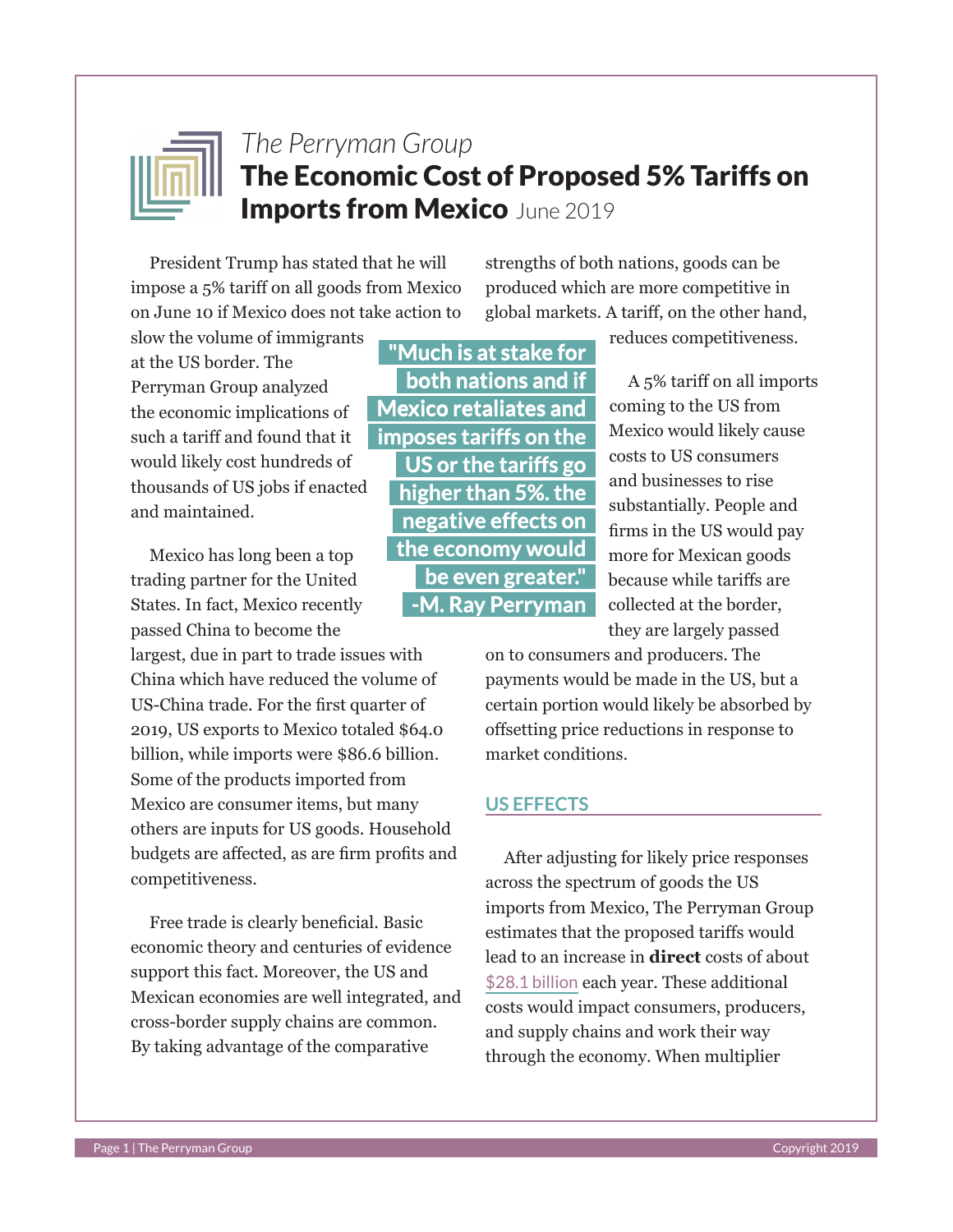effects are considered, the net losses to the US economy for every year a 5% tariff is in place would include an estimated \$41.5 billion in gross domestic product and \$24.6 billion in income. The overall job loss would be about 406,000.

#### **TEXAS EFFECTS**

Texas would bear the lion's share of this loss given the extensive commerce that occurs between the state and Mexico. Mexico is Texas' largest export market by a substantial margin, accounting for 35% of exports from the state in 2018. The Perryman Group estimates that the proposed 5% tariff would result in additional **direct** costs of \$8.7 billion. When multiplier effects are considered, these higher costs would likely cause losses to the Texas economy including almost \$11.9 billion in gross product and nearly \$7.1 billion in income each year as well as 117,335 jobs.

#### **CONCLUSION**

Much is at stake for both nations. If Mexico retaliates and imposes tariffs on the US, which is likely, the negative effects on the economy would be even greater. US exports would become less affordable for Mexican customers, purchases would be reduced, and US firms would suffer in the Mexican market.

Even beyond tariffs are changes in investment patterns, supply chains, and strategic plans. Any increase in the level of the tariffs would also increase the economic harm. With a replacement for the North American Free Trade Agreement not yet finalized, negotiations could become more difficult. All in all, the potential economic harm from tariffs on imports from Mexico totals tens of billions in gross product and hundreds of thousands of jobs, but the fallout could be much greater over time.

#### The Annual Economic Impact of a 5% Tariff on All Imports from Mexico on Business Activity in the United States Results by industry

| RESULTS DY INGUSTIV          |                           |                      |                        |            |
|------------------------------|---------------------------|----------------------|------------------------|------------|
| <b>Industry</b>              | <b>Total Expenditures</b> | <b>Gross Product</b> | <b>Personal Income</b> | Jobs       |
| Agriculture                  | $-$ \$2.463 b             | $-$0.680 b$          | -\$0.444 b             | $-6,652$   |
| <b>Mining</b>                | $-$ \$2.056 b             | $-$0.507 b$          | $-$ \$0.285 b          | $-1.770$   |
| Construction                 | $-$ \$3.064 b             | $-$1.533 b$          | $-$1.263 b$            | $-16,893$  |
| Manufacturing                | $-$ \$23.761 b            | $-57.358 b$          | -\$4.128 b             | $-57.469$  |
| Transportation & Utilities   | -\$8.706 b                | $-$ \$3.351 b        | -\$1.938 b             | $-20.380$  |
| Information                  | $-$ \$2.252 b             | $-$1.382 b$          | $-$0.590 b$            | $-5.030$   |
| <b>Wholesale Trade</b>       | $-$ \$3.670 b             | -\$2.483 b           | $-$1.431 b$            | $-15.472$  |
| Retail Trade*                | $-$10.724 b$              | $-$ \$8.031 b        | -\$4.667 b             | $-136.516$ |
| <b>Financial Activities*</b> | $-$18.782 b$              | -\$7.072 b           | -\$2.496 b             | $-24.211$  |
| <b>Business Services</b>     | $-$ \$5.560 b             | -\$3.596 b           | -\$2.934 b             | $-33,972$  |
| <b>Health Services</b>       | -\$3.349 b                | $-$ \$2.305 b        | -\$1.948 b             | $-30.634$  |
| <b>Other Services</b>        | $-$ \$6.182 b             | $-$ \$3.171 b        | $-$ \$2.508 b          | $-56.959$  |
| <b>Total. All Industries</b> | $-$ \$90.569 b            | $-$41.469 b$         | $-$ \$24.633 b         | $-405.959$ |

Source: US Multi-Regional Impact Assessment System,. The Perryman Group

Notes: Monetary values given in billions of 2019 US dollars per year, jobs are overall permanent job losses. Components may not sum due to rounding. Retail Trade includes Restaurants, Financial Activities includes Real Estate.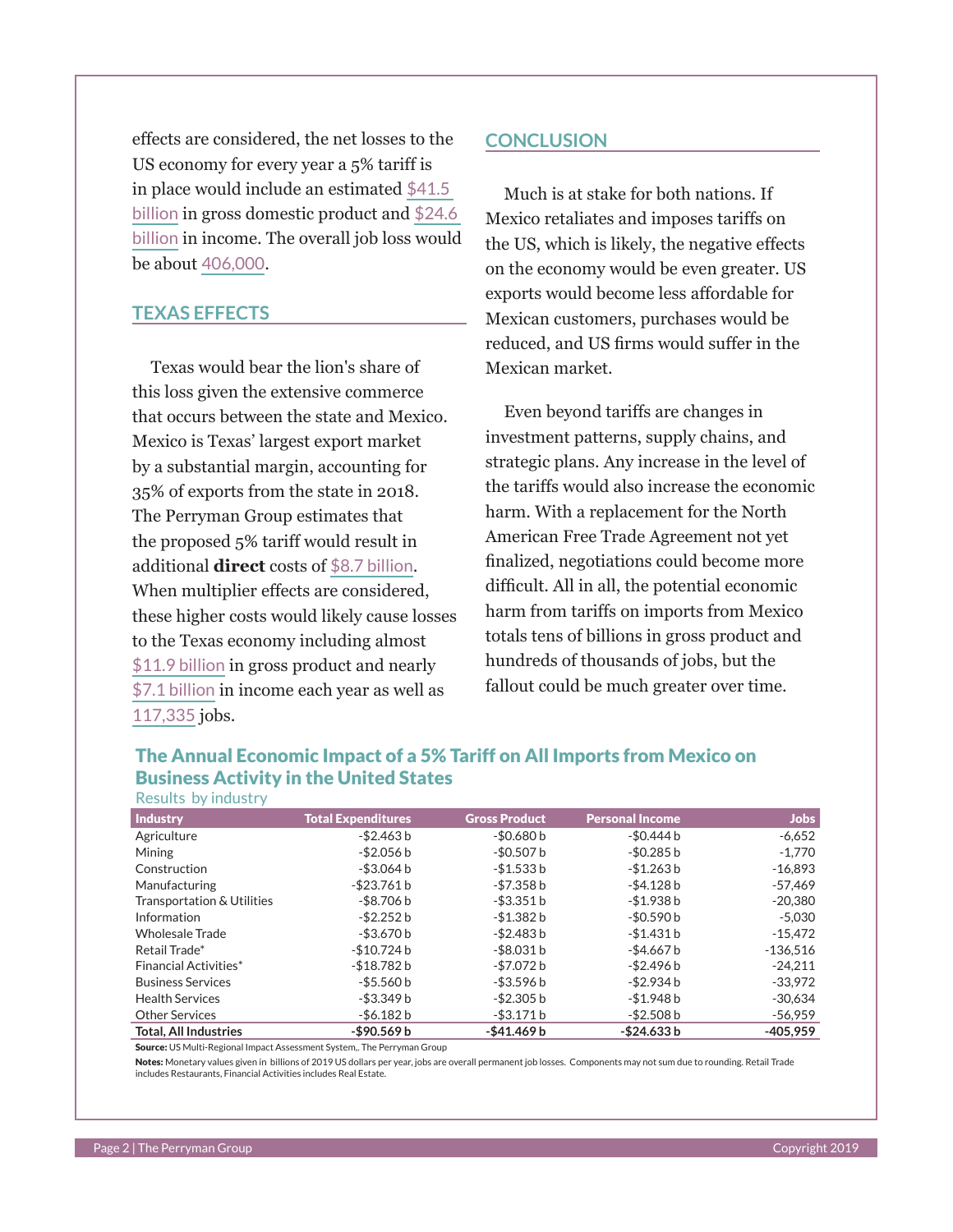## METHODS AND ASSUMPTIONS

A 5% tariff on goods imported from Mexico would be paid by those in the US who receive the goods. However, the incidence of the effect would be absorbed in both countries, as market pressures would likely cause suppliers in Mexico to absorb some of the increase in the form of price reductions or other concessions. To account for this fact, TPG examined the price elasticities of demand and supply for the various goods and estimated the total cost imposed on US businesses and consumers by the tariffs. As these added expenses make their way through the economy, they have downstream effects on consumers, producers, and supply chains. These direct costs are allocated across the US and Texas economies based on the spending patterns that would be expected to be impacted.

The Perryman Group's input-output assessment system (the US Multi-Regional Impact Assessment System) was used to estimate the total economic impact (including multiplier effects) of the increased direct costs associated with the tariffs. The model was developed by the firm about 40 years ago and has been consistently maintained and updated since that time. It has been used in hundreds of analyses for clients ranging from major corporations to government agencies and has been peer reviewed on multiple occasions. The impact system uses a variety of data (from surveys, industry information, and other sources) to describe the various goods and services (known as resources or inputs) required to produce another good/service.

Total economic effects are quantified for key measures of business activity:

Total expenditures (or total spending) measure the dollars changing hands as a result of the economic stimulus.

Gross product (or output) is production of goods and services that will come about in each area as a result of the activity. This measure is parallel to the gross domestic product numbers commonly reported by various media outlets and is a subset of total expenditures.

Personal income is dollars that end up in the hands of people in Texas; the vast majority of this aggregate derives from the earnings of employees, but payments such as interest and rents are also included.

Job losses are expressed as overall permanent jobs.